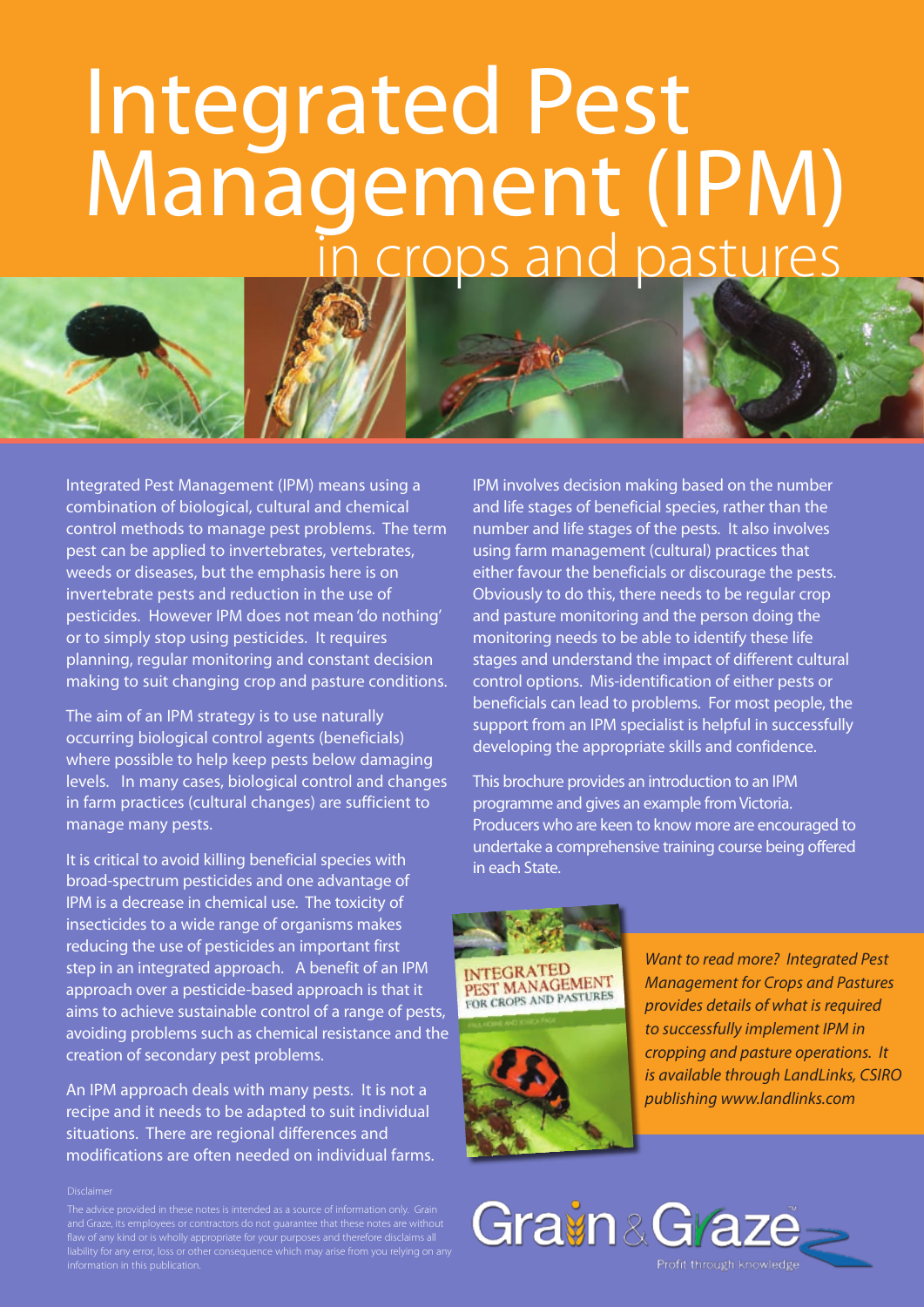## Which species help in pest control?

There are many naturally occurring predators for the major pests that occur in crops and pastures. If managed correctly these predators will usually provide sufficient control to minimise the economic damage caused by pest outbreaks.

Unfortunately some predators are difficult to see because of their size, they are transient (fly in and out) or they only hunt at night, such as spiders.

Even though there are many beneficial species that can contribute to pest control, there exists a few core beneficial species that are relatively easy to see and attack a wide range of pests. These species are the foundation of an IPM program.

The rate that beneficial species build up varies greatly. Some, like lacewings and ladybirds can be expected to build-up in number very quickly, within a single cropping season. Others, like some carabid beetles and spiders, have multi-year life-cycles and therefore are slower to respond to a changed management approach.

The core beneficial species are described.

### Core beneficial species

#### Brown lacewing

**Distinguishing features:** Adults 8 to 10 mm long with delicate lacy brown wings, juveniles have no wings and long thin bodies

**Lifecycle:** Three weeks under warm condition



**Where and how to look for them:** Caught in sweep nets in early spring and autumn **Prey includes:** Aphids, but many other pests if acceptable in size

#### Carabid beetle

**Distinguishing features:** Many different shapes and sizes but all have large jaws at the front

**Lifecycle:** One to two years

**Prey includes:** Slugs, caterpillars, European earwigs **Where and how to look for them:** Under shelter traps

#### Damsel bugs

**Distinguishing features:** Slender, pencil shaped.

**Lifecycle:** Multiple generations per year, taking three to four weeks from eggs to adults under warm conditions. Adults live a few weeks



**Where and how to look for them:** In the canopy where caterpillars and aphids are feeding **Prey includes:** Caterpillars, aphids

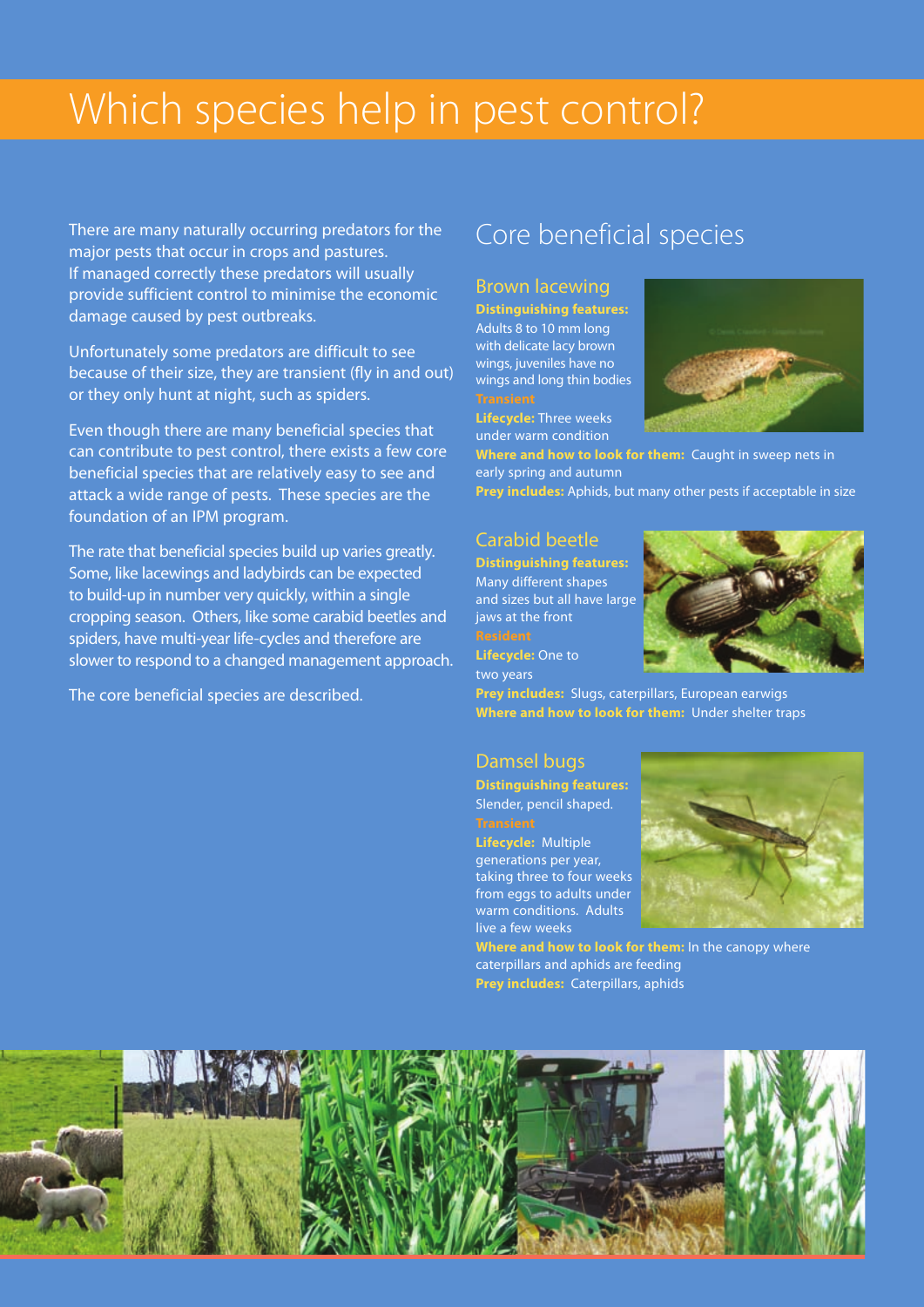#### Ladybird beetles

#### **Distinguishing features:**

Adults usually orange with black spots, juveniles look more like a grub and are soft bodied

**Lifecycle:** Multiple generations per year, taking three to four weeks from eggs to adults under warm conditions. Adults can live up to 12 months **Where and how to look for them:** Caught in sweep nets from spring to autumn, direct search **Prey includes:** Aphids

#### Native earwig

**Distinguishing features:** Orange triangular marking behind head

**Lifecycle:** One generation per year

**Where and how to look** 

**for them:** Under shelter traps, direct search **Prey includes:** Caterpillars, redlegged earth mite, blue oat mite, lucerne flea.

#### Parasitic wasps (Aphidius spp and Netelia)

#### **Distinguishing features:**

Aphidius are 2-3 mm long, black and look like tiny flies. Netelia are 10 mm

long, with an orange body and black lace wings

**Lifecycle:** Follows the lifecycle of the pest, attack either the eggs or larvae. Typically wasps emerge after two to three week, with adults living a further few weeks

**Where and how to look for them:** Caught in sweep nets from spring to autumn

**Prey includes:** Caterpillars, aphids







**for them:** In puddles of water after rain

**Lifecycle:** Many generations per year



**Prey includes:** Redlegged earth mite, blue oat mite, lucerne flea

#### Shield bug (stink bug)

**Distinguishing features:** Large spikes behind the head



**Lifecycle:** Several generations per year, taking three to four weeks from eggs to adults under warm conditions. Adults live for several months

**Where and how to look for them:** In the canopy where caterpillars and aphids are feeding **Prey includes:** Larger caterpillars, aphids

#### Spiders (many species) – either ground dwelling or web spinning

**Resident,** *but can spread large distances by wind in the juvenile stage*



**Lifecycle:** Most spiders live more than one year, with annual breeding cycles

**Where and how to look for them:** Ground dwelling on the soil surface (often well camouflaged), canopy spiders in webs **Prey includes:** Flies, crickets, lucerne flea, aphids, caterpillars and moths.

### Other useful references:

GRDC publications, including Slugs in Crops, Crop Insects: The Ute Guide,

Cotton CRC website

The good bug book, Australian Biological Control Association

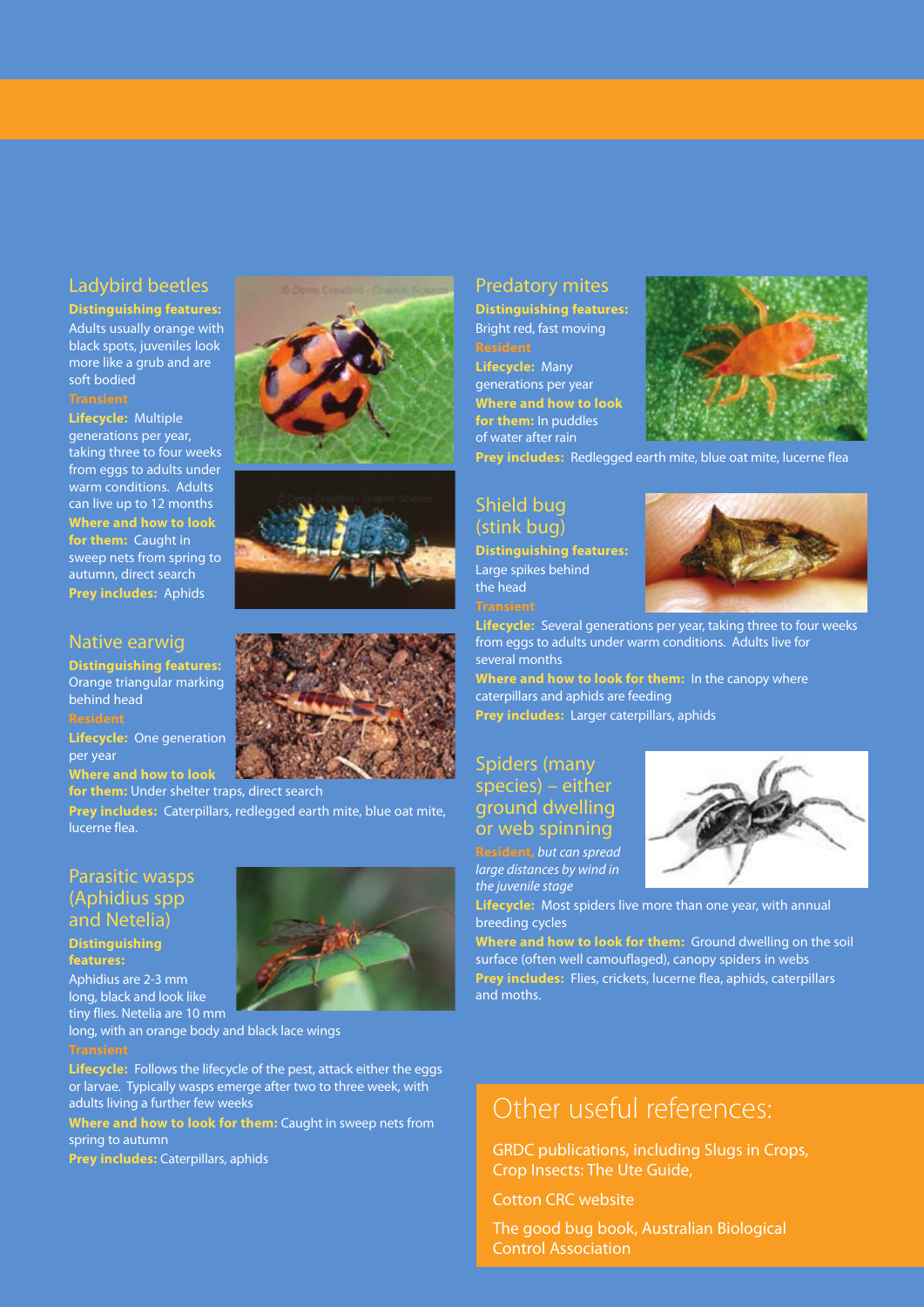## Farm management practices

There are many farm management practices that can be used in an IPM program. One group of practices aim to create an environment that is hostile to the pest and/or favourable to the beneficials we wish to encourge (table 1).

Table 1: Possible practices to encourage beneficial species and discourage pests

| Practice                   | Desired effect                                                                                             | Possible limitations                                                                                                                                                       |
|----------------------------|------------------------------------------------------------------------------------------------------------|----------------------------------------------------------------------------------------------------------------------------------------------------------------------------|
| <b>Baits</b>               | Targets specific pests while minimising the<br>exposure of beneficial species                              | Limited range of commercially available<br>products                                                                                                                        |
| <b>Border sprays</b>       | Controls pests invading crops from adjacent<br>areas                                                       | Likely to reduce beneficial species in the sprayed<br>area                                                                                                                 |
| <b>Burning</b>             | Removes food and shelter for pests                                                                         | Removes shelter for beneficial species such as<br>predatory earwigs and carabid beetles                                                                                    |
| <b>Crop rotations</b>      | Crop type hinders pest build up before next<br>susceptible crop                                            | Crop type hinders weed and disease<br>management                                                                                                                           |
| Cultivation                | Physically damages the pests, exposing<br>them to predation, destroy food, shelter and<br>breeding habitat | Can have detrimental effects on beneficial<br>species                                                                                                                      |
| Grazing                    | Remove foliage on which pests are feeding and<br>removes breeding sites.                                   | Heavy grazing may reduce pasture growth                                                                                                                                    |
| Retained<br>organic matter | Increases shelter and food for beneficial species                                                          | May increase food and shelter for pests                                                                                                                                    |
| Rolling                    | Crushes the pest (relies of the species being active<br>on the surface surface when rolling is undertaken) | May kill some beneficial species                                                                                                                                           |
| <b>Weed control</b>        | Reduces feed source and disrupts breeding sites                                                            | Often needs to be undertaken the season<br>before to have the desired effect. Herbicide<br>selection is important to minimise<br>detremental effects on beneficial species |

The second group of actions aims to minimise the exposure of the crop or pasture to pest damage, especially at the vulnerable stage of germination and emergence (table 2).

Table 2: Possible practices to minimise exposure to pest damage at germination and establishment

| Practice                                                          | Desired effect                                                                                               | Possible limitations                                                                                        |
|-------------------------------------------------------------------|--------------------------------------------------------------------------------------------------------------|-------------------------------------------------------------------------------------------------------------|
| Crop agronomy<br>eg large seed<br>size and high<br>soil fertility | Increases the rate of seedling emergence,<br>reducing time crop is vulnerable                                | Added cost in seed screening and additional<br>fertiliser at sowing                                         |
| Pest resistant<br>crop                                            | Prevents pest from feeding on the plant so they<br>starve or prevents their ability to reproduce             | Limited range of varieties to chose from                                                                    |
| Press wheels                                                      | Increases the rate of crop germination and<br>compacted soil provides a physical barrier<br>around the seed. | Requires machinery modification                                                                             |
| Seed dressing                                                     | Provides protection to newly emerging plants at<br>the vulnerable seedling stage.                            | Added cost and may interact negatively<br>with other seed dressings eg fungicides and<br><b>innoculants</b> |
| Time of<br>planting                                               | Minimise time crop is exposed to pest attack                                                                 | Seasonal conditions prevent ideal sowing time                                                               |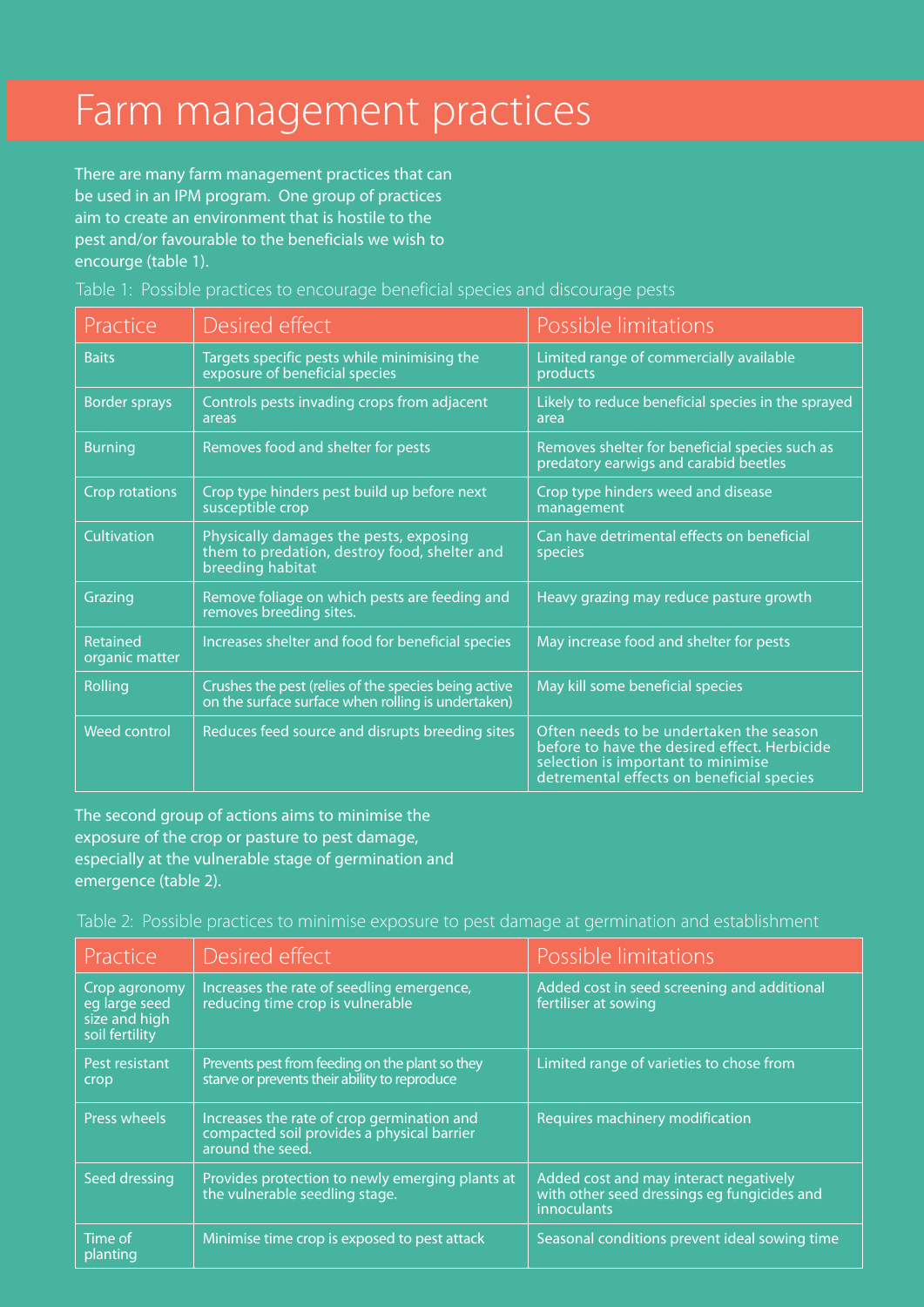## Insecticides

Beneficial predators are affected (killed) by almost all of the commonly used insecticides and miticides in cropping and pasture programs as well as some herbicides.

Beneficial species are often more vulnerable than the target pests because the predators will often consume dead and dying pest insects and be killed by secondary poisoning and not just by direct chemical contact. They are also usually killed by lower doses of insecticide than the target pests.

However insecticides can still be used to great effect in an IPM program, but more consideration is given to the way insecticides are delivered to the target pest (such as through baiting, seed dressings or border sprays) and to the degree of selectivity and residual nature of the chemical used.

## Selection of insecticides to use

Broad spectrum insecticides are not favoured in an IPM program as they kill a wide range of beneficial species. Many products in this group of insecticides, such as synthetic pyrethroids and organophosphates have long periods of residual action. The use of such insecticides is particularly damaging to insects such as predatory carabid beetles that have long breeding cycles, as the population will take many years to recover. Killing a range of beneficial species can also cause the creation of secondary pests. This occurs when the use of an insecticides targeting one pest can kill the beneficials that would otherwise control another pest.

There are very few selective or 'soft' insecticides currently registered for use in broad acre crops and pastures. The products that are available, such as Pirimicarb and BT (Bacillus thuringiensis) are usually more expensive per hectare than the broad spectrum insecticides, but are cost effective when considering overall pest control and sustainability. Information on effects of pesticides on beneficial species is more difficult to obtain and it is recommended to consult an IPM specialist for the latest information.

## Case Study

#### Rowan Peel, Inverleigh, Victoria

Rowan and brother Colin run a cropping and grazing property near Inverleigh in South West Victoria. The main farm is 1,350 ha and there is an additional 400 ha run as a share farm. Crops are a rotation of wheat, barley, canola and lucerne.

Before using IPM Rowan had a fairly standard, calendarbased pesticide strategy (using broad spectrum insecticides). That consisted of applying insecticide with the herbicides before planting and just after sowing, then spraying for aphids at pre-determined times and possibly for grubs such as Heliothis late in the season. Baiting for slugs was also standard for Rowan in canola crops.

Rowan's approach to pests and pesticide use has now changed dramatically. He now only uses insecticides if absolutely necessary and when he has to, tries to use selective products. For pests such as lucerne flea in lucerne, Rowan now treats only problem spots rather than the whole paddock.

Rowan began by trialling IPM on three paddocks in 2003, but quickly decided that this was the way to go and the next year decided to apply IPM on the whole farm.

Rowan sees several advantages in using IPM. He says the main advantages are being financially better off, not having to handle as much pesticide, it is better for the environment and also that he know exactly what pests he is dealing with and therefore gets better control.

(Edited extract from Integrated Pest Management for Crops and Pastures by Paul Horne and Jessica Page, Landlinks Press 2008)

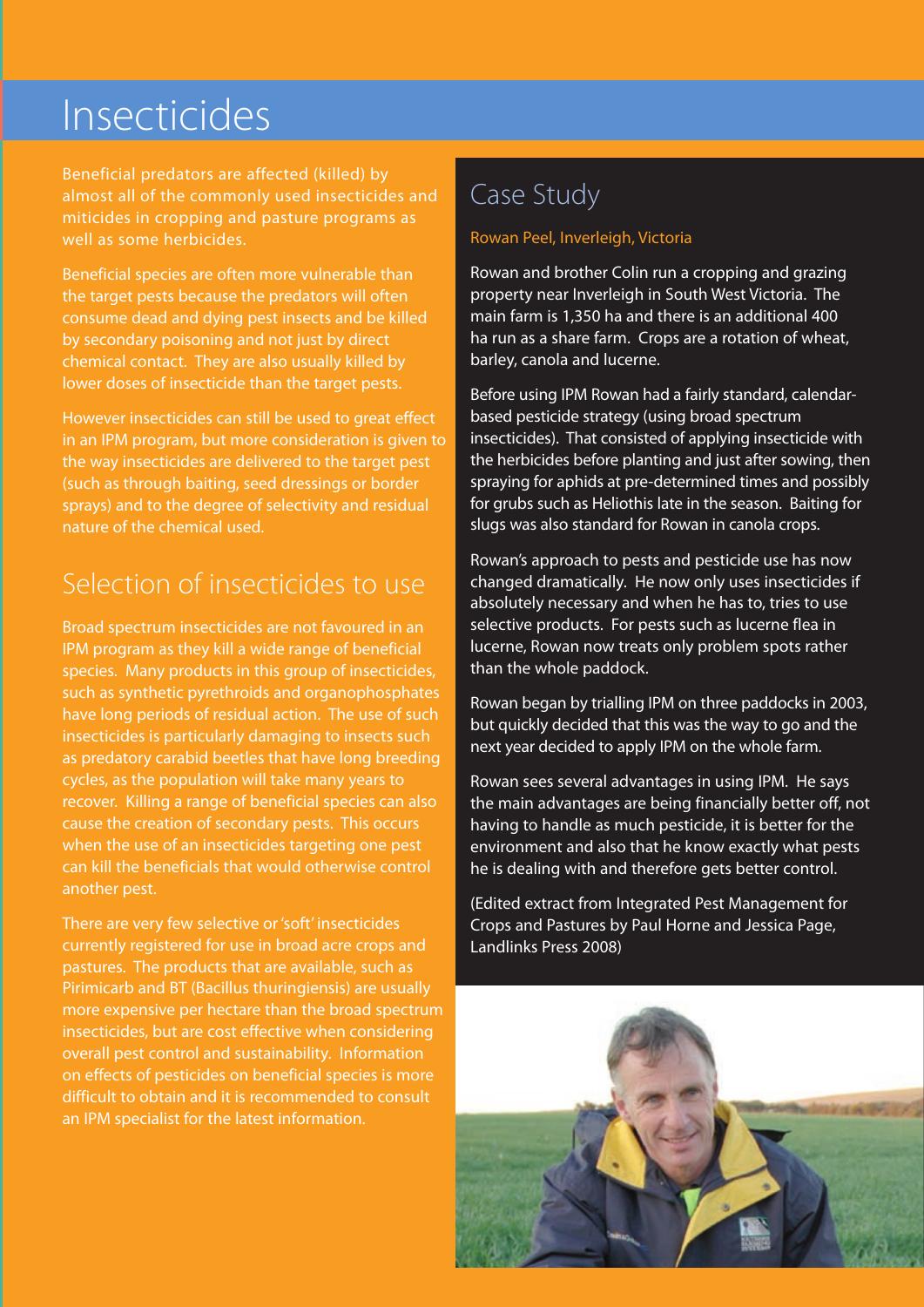## Monitoring and action

The most important aspect of an IPM strategy is the correct identification of pest and beneficial species and the ability to distinguish these from the thousands of other "benign" species that are neither pest nor beneficial in the farming system. Many apparent control failures may be due to inappropriate treatment because of mis-identification of the pests.

Monitoring needs to take into account:

- the range of pests and beneficial species eg slugs, earwigs, aphids, mites etc
- the fact that different species of pests can cause identical symptoms of crop damage
- the life-stages and life-cycle of each species.

In addition, the monitoring needs to look at trends rather than just absolute numbers of pests. That is, are the numbers of pests increasing or decreasing in relation to the appropriate beneficial species?

While detailed monitoring is a specialist skill, farmers can make the first step by undertaking some simple monitoring on their own farms.

### On farm monitoring

IPM specialists use a range of different monitoring techniques to build an accurate picture of the beneficial and pest populations over time. For most farmers this level of detail would be un-necessary unless you are able to distinguish between pests, beneficials and other species present and their life stages. However farmer monitoring can be used to identify the high and low risk paddocks for particular pests.

The main techniques used in monitoring are:

- Shelter traps when invertebrates are active and need some shelter during the day eg wood tiles, ceramic tiles, hessian sacks
- Direct searching such as looking under the leaves of broadleaf plants, in puddles after rain, under rocks and through stubble
- Yellow sticky traps that collect small flying insects
- Sweep nets
- Pheremone traps for some key species such as Heliothis

Yellow sticky traps

As a rule monitoring is best undertaken when the invertebrates are active. For most pests, this is from the autumn break to before the onset of summer. The suggested monitoring times and methods for a range of crop and pasture pests (table 3) and beneficial species (table 4) is listed.

| Table 3: Suggested monitoring methods and timing for some common pest invertebrates. |  |  |  |
|--------------------------------------------------------------------------------------|--|--|--|
|                                                                                      |  |  |  |

| ر ر                                         |                  |                                                                                                                 |                                                                       |
|---------------------------------------------|------------------|-----------------------------------------------------------------------------------------------------------------|-----------------------------------------------------------------------|
| Pest                                        | <b>Type</b>      | <b>Monitoring methods</b>                                                                                       | When to look                                                          |
| Aphids                                      | <b>Transient</b> | Yellow sticky traps in the crop. This should be<br>done weekly during flight times.<br>Direct search on plants. | Autumn (if an early break) and in early spring.                       |
| <b>Black headed</b><br>cockchafers          | <b>Resident</b>  | Emergence tunnels in the paddock                                                                                | After the autumn break                                                |
| Blue oat mite                               | <b>Resident</b>  | Check on broadleaf plants.<br>In puddles of water                                                               | Mid winter until mid spring                                           |
| Diamondback moth                            | <b>Transient</b> | Sweep net.<br>Pheromone traps                                                                                   | Spring to autumn                                                      |
| European earwig                             | <b>Resident</b>  | Shelter traps                                                                                                   | October                                                               |
| Heliothis caterpillars                      | <b>Transient</b> | Pheromone traps                                                                                                 | September to May                                                      |
| Lucerne flea                                | <b>Resident</b>  | Inspection of crop or pasture                                                                                   | Mid winter until mid spring                                           |
| Redlegged earth<br>mite                     | <b>Resident</b>  | Check on broadleaf plants.<br>In puddles of water                                                               | Mid winter until mid spring                                           |
| Rutherglen bugs                             | <b>Transient</b> | Direct search                                                                                                   | Late spring until early summer                                        |
| Slugs (black keel<br>slug, grey field slug) | <b>Resident</b>  | <b>Shelter traps</b>                                                                                            | September to October                                                  |
| Wireworm<br><b>False wireworm</b>           | <b>Resident</b>  | Shelter traps                                                                                                   | In the previous season (once or twice a year<br>would be sufficient). |

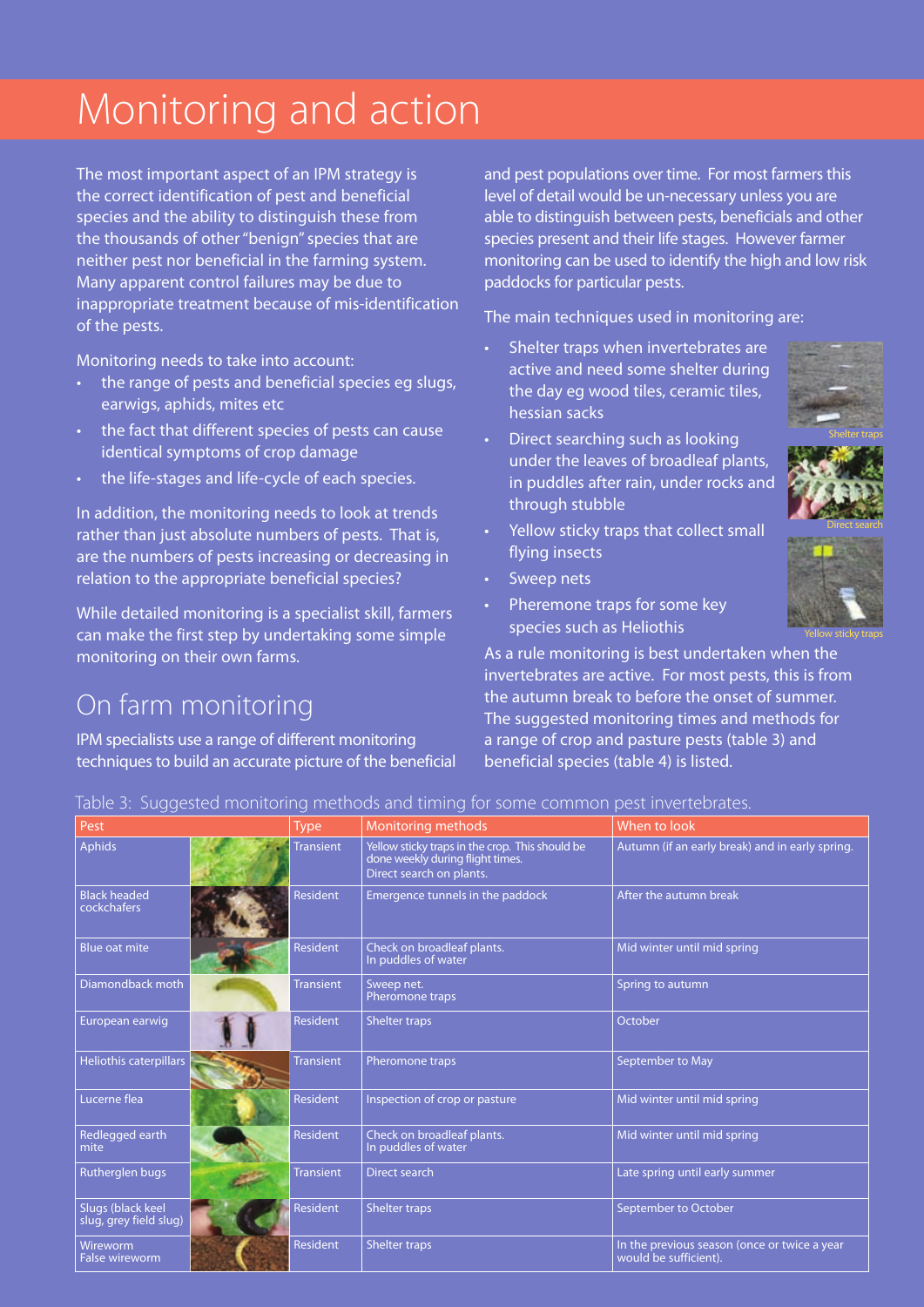| Beneficial             | <b>Type</b>      | Monitoring method            | When to look        |
|------------------------|------------------|------------------------------|---------------------|
| <b>Carabid beetles</b> | Resident         | <b>Shelter traps</b>         | All year            |
| Predatory mites        | Resident         | Puddle of water              | All year            |
| Native earwigs         | Resident         | Direct search, shelter traps | All year            |
| Brown lacewings        | <b>Transient</b> | Sweep net                    | <b>Early spring</b> |
| Ladybird beetles       | <b>Transient</b> | Sweep net, Direct search     | Spring to summer    |
| Parasitic wasps        | <b>Transient</b> | Sweep net                    | Spring to autumn    |

Table 4: Suggested monitoring methods and timing for some common beneficial invertebrate

### Deciding which IPM tactics to use

Many tactics can be used in an IPM program, but it is critical to appreciate the sequence in which these actions need to be taken (figure 1). Monitoring is the first step and is repeated many times during the life of a crop or pasture.

Figure 1: Flowchart to assist IPM decision making.



Forward planning is essential to maximize the pest control options available. If control of the pest problem is only addressed in the year of sowing, the options and ability to minimise the effect on beneficial species through different treatment options is greatly reduced. For example if a seed dressing is not used, then pest control options are further reduced to just in-crop spraying.